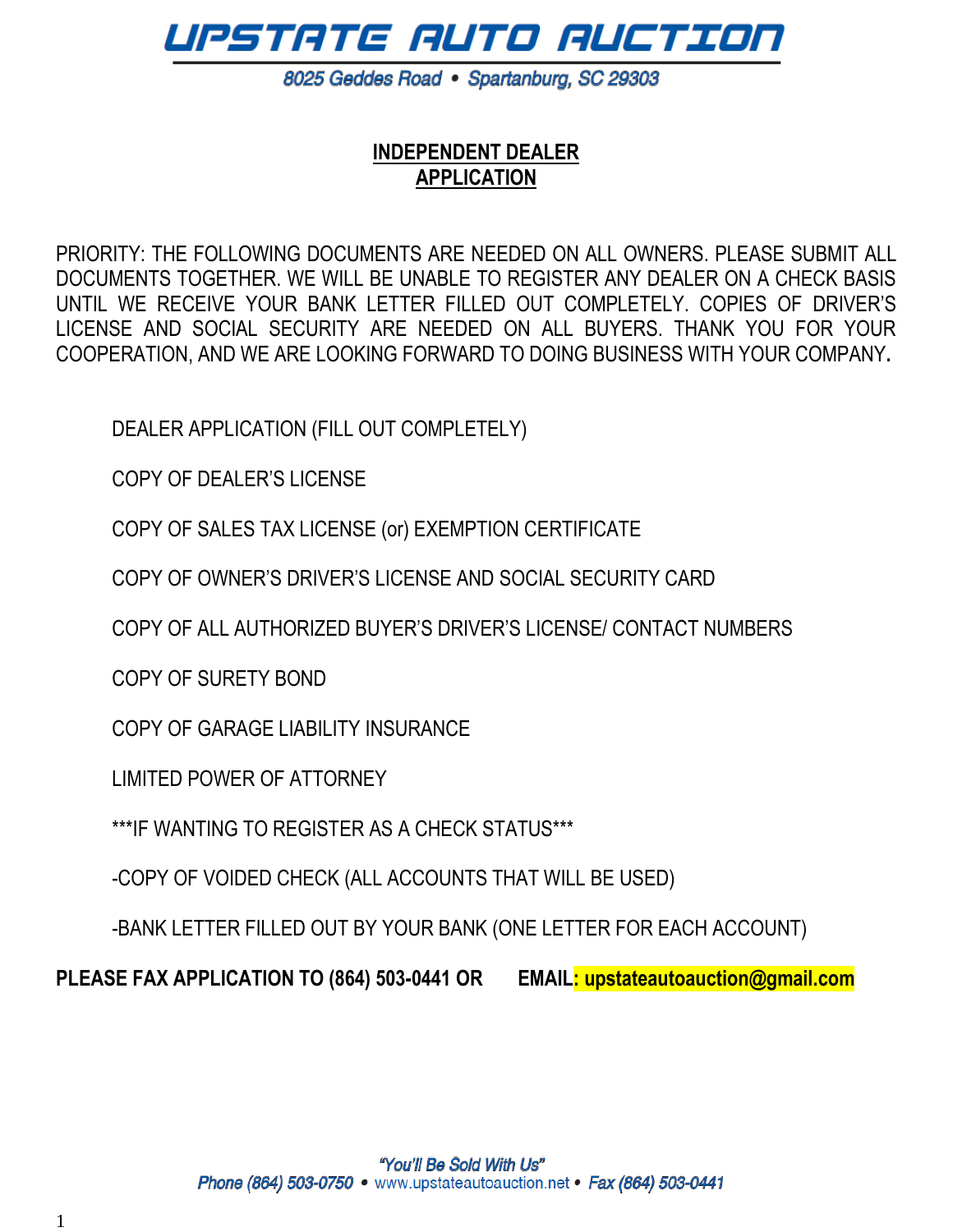

8025 Geddes Road · Spartanburg, SC 29303

#### ATTENTION DEALERS:

As a service to our customers, Upstate Auto Auction offers the following floor plan(if you do not see your floorplan company please let us know):

 $\_$  ,  $\_$  ,  $\_$  ,  $\_$  ,  $\_$  ,  $\_$  ,  $\_$  ,  $\_$  ,  $\_$  ,  $\_$  ,  $\_$  ,  $\_$  ,  $\_$  ,  $\_$  ,  $\_$  ,  $\_$  ,  $\_$  ,  $\_$  ,  $\_$  ,  $\_$  ,  $\_$  ,  $\_$  ,  $\_$  ,  $\_$  ,  $\_$  ,  $\_$  ,  $\_$  ,  $\_$  ,  $\_$  ,  $\_$  ,  $\_$  ,  $\_$  ,  $\_$  ,  $\_$  ,  $\_$  ,  $\_$  ,  $\_$  ,

• LC Mason Enterprise -AFC- -Carbucks- -Auto Use- - Car Financial Services- -NextGear Capital- -Autobank-Auto Lenders- -Quick Capital- -Dealer Financial Services- - Automotive Dealer Financial- -Floorplan Xpress- -XL Funding

#### WHAT COMPANY(S) DO YOU FLOORPLAN WITH?

|                                 | WHAT IS YOUR FLOORPLAN AVAILABILITY DOLLAR AMOUNT?                                                               |                  | $\updownarrow$ |  |
|---------------------------------|------------------------------------------------------------------------------------------------------------------|------------------|----------------|--|
|                                 | LIST ANY OTHER AUCTIONS YOU HAVE ATTENDED:                                                                       |                  |                |  |
|                                 |                                                                                                                  |                  |                |  |
|                                 | 2. $\overline{\phantom{a}}$                                                                                      |                  |                |  |
| 3.                              |                                                                                                                  |                  |                |  |
| PLEASE PRINT CLEARLY            | NOTICE: THIS IS A SWORN STATEMENT ALL SIGNATURES ARE TO BE IN INK AND NOTARIZED.                                 |                  |                |  |
| DBA:                            | <u> 1980 - Jan James James James James James James James James James James James James James James James Jam</u> |                  |                |  |
|                                 |                                                                                                                  |                  |                |  |
|                                 |                                                                                                                  |                  |                |  |
|                                 |                                                                                                                  |                  |                |  |
|                                 |                                                                                                                  |                  |                |  |
|                                 |                                                                                                                  |                  |                |  |
|                                 | IS DEALERSHIP A: PROPRIETORSHIP PARTNERSHIP CORP.                                                                |                  |                |  |
|                                 | WHEN WAS FIRM ESTABLISHED?<br>ARE YOU A LICENSED AUTO DEALER? YES NO RETAIL OR WHOLESALE                         |                  |                |  |
|                                 |                                                                                                                  |                  |                |  |
| PAYMENT TYPE REQUESTING: CASH   |                                                                                                                  | CHECKS FLOORPLAN |                |  |
| STATE OF DEALERSHIP: __________ |                                                                                                                  |                  |                |  |
|                                 |                                                                                                                  |                  |                |  |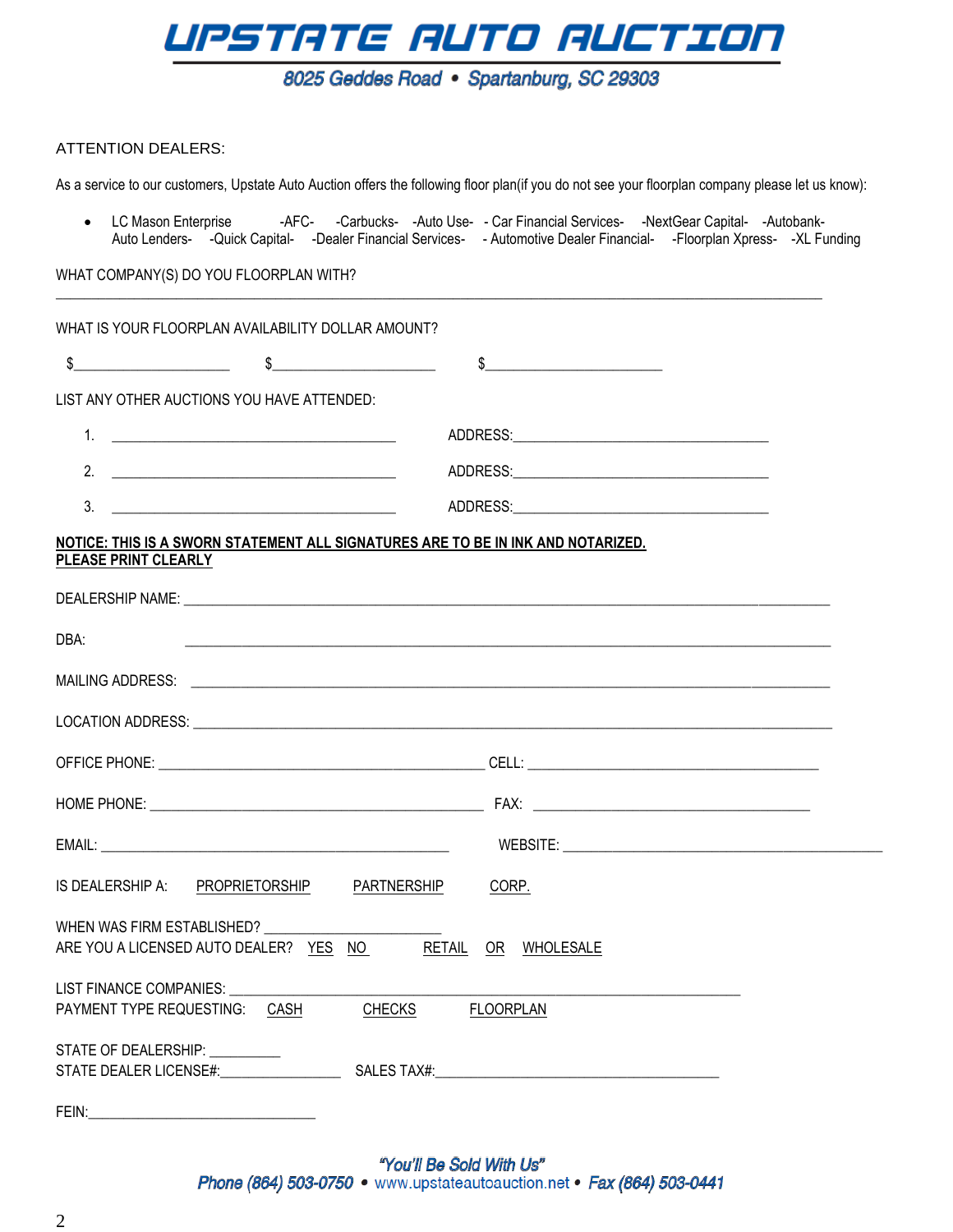

8025 Geddes Road · Spartanburg, SC 29303

| <b>OWNER 1</b>   |                                                                                                                                  |             |                       |                                                                                                                                                                                                                                                                                                                                                                                                                                                                                                                                                                                                                                                                                                              |
|------------------|----------------------------------------------------------------------------------------------------------------------------------|-------------|-----------------------|--------------------------------------------------------------------------------------------------------------------------------------------------------------------------------------------------------------------------------------------------------------------------------------------------------------------------------------------------------------------------------------------------------------------------------------------------------------------------------------------------------------------------------------------------------------------------------------------------------------------------------------------------------------------------------------------------------------|
|                  |                                                                                                                                  |             | % OWNED: ___________  |                                                                                                                                                                                                                                                                                                                                                                                                                                                                                                                                                                                                                                                                                                              |
|                  |                                                                                                                                  |             |                       |                                                                                                                                                                                                                                                                                                                                                                                                                                                                                                                                                                                                                                                                                                              |
|                  |                                                                                                                                  |             | MALE FEMALE           |                                                                                                                                                                                                                                                                                                                                                                                                                                                                                                                                                                                                                                                                                                              |
|                  |                                                                                                                                  |             |                       |                                                                                                                                                                                                                                                                                                                                                                                                                                                                                                                                                                                                                                                                                                              |
|                  |                                                                                                                                  |             |                       |                                                                                                                                                                                                                                                                                                                                                                                                                                                                                                                                                                                                                                                                                                              |
|                  |                                                                                                                                  |             |                       |                                                                                                                                                                                                                                                                                                                                                                                                                                                                                                                                                                                                                                                                                                              |
| <b>OWNER 2</b>   |                                                                                                                                  |             |                       |                                                                                                                                                                                                                                                                                                                                                                                                                                                                                                                                                                                                                                                                                                              |
|                  |                                                                                                                                  |             | % OWNED: ____________ |                                                                                                                                                                                                                                                                                                                                                                                                                                                                                                                                                                                                                                                                                                              |
|                  |                                                                                                                                  |             |                       |                                                                                                                                                                                                                                                                                                                                                                                                                                                                                                                                                                                                                                                                                                              |
|                  |                                                                                                                                  |             |                       |                                                                                                                                                                                                                                                                                                                                                                                                                                                                                                                                                                                                                                                                                                              |
|                  |                                                                                                                                  |             |                       |                                                                                                                                                                                                                                                                                                                                                                                                                                                                                                                                                                                                                                                                                                              |
|                  |                                                                                                                                  |             |                       |                                                                                                                                                                                                                                                                                                                                                                                                                                                                                                                                                                                                                                                                                                              |
|                  |                                                                                                                                  |             |                       |                                                                                                                                                                                                                                                                                                                                                                                                                                                                                                                                                                                                                                                                                                              |
|                  | IF YOU WISH YOUR REPRESENTATIVES TO BE IDENTIFIED AT OUR AUCTION, IT WILL BE NECESSARY TO LIST BELOW                             |             |                       |                                                                                                                                                                                                                                                                                                                                                                                                                                                                                                                                                                                                                                                                                                              |
| <b>NAME</b>      |                                                                                                                                  |             |                       |                                                                                                                                                                                                                                                                                                                                                                                                                                                                                                                                                                                                                                                                                                              |
|                  |                                                                                                                                  |             |                       |                                                                                                                                                                                                                                                                                                                                                                                                                                                                                                                                                                                                                                                                                                              |
| <b>TITLE</b>     |                                                                                                                                  |             |                       |                                                                                                                                                                                                                                                                                                                                                                                                                                                                                                                                                                                                                                                                                                              |
| PHONE            |                                                                                                                                  |             |                       |                                                                                                                                                                                                                                                                                                                                                                                                                                                                                                                                                                                                                                                                                                              |
| <b>EMAIL</b>     |                                                                                                                                  |             |                       |                                                                                                                                                                                                                                                                                                                                                                                                                                                                                                                                                                                                                                                                                                              |
| <b>SIGNATURE</b> |                                                                                                                                  |             |                       |                                                                                                                                                                                                                                                                                                                                                                                                                                                                                                                                                                                                                                                                                                              |
| AND CONDITIONS.  |                                                                                                                                  |             |                       | THE UNDERSIGNED. AS AUTHORIZED AGENT OF THE ABOVE COMPANY, HEREBY AUTHORIZES THE ABOVE NAMED INDIVIDUAL TO REPRESENT USIME AT YOUR<br>AUCTION AND SAID AGENT IS AUTHORIZED TO SIGN ON BEHALF OF MY BUSINESS FOR TRANSFER OF TITLES OR PURCHASE ORDERS AND THE UNDERSIGNED WILL<br>BE RESPOSIBLE FOR ALL AUTOMOBILES BOUGHT AND SOLD AT YOUR AUCTION UNTIL YOU ACTUALLY RECEIVE NOTICE IN WRITING THAT THE ABOVE AGENTS ARE<br>NO LONGER AUTHORIZED TO REPRESENT US/ME AS SELLER OR BUYER. THE APPLICANT ACKNOWLEDGES THAT THE REQUEST FOR CREDIT DOES NOT CONSTITUTE<br>A COMMITMENT BY UPSTATE AUTO AUCTION. THE APPLICANT ALSO UNDERSTANDS THAT UPSTATE AUTO AUCTION MAY APPROVE OR REJECT UPON SUCH TERMS |
|                  | SIGNATURE SHOULD BE ACCEPTED AS THE ORIGINAL. THE APPLICANT ACKNOWLEDGES THAT ALL INFORMATION CONCERNING THIS MATTER IS CORRECT. |             |                       | AS DETERMINED BY UPSTATE AUTO AUCTION THE APPLICANT AUTHORIZES UPSTATE AUTO AUCTION TO INQUIRE AND OBTAIN SUCH CREDIT. FINANCIAL.<br>REPAYMENT. AND RETURNED CHECK INFORMATION FROM SOURCES SUCH AS BANK REFERENCES AS WELL AS CREDIT REPORTING AGENCIES. A PHOTOCOPY OF MY                                                                                                                                                                                                                                                                                                                                                                                                                                  |
|                  |                                                                                                                                  |             |                       |                                                                                                                                                                                                                                                                                                                                                                                                                                                                                                                                                                                                                                                                                                              |
|                  |                                                                                                                                  |             |                       |                                                                                                                                                                                                                                                                                                                                                                                                                                                                                                                                                                                                                                                                                                              |
|                  |                                                                                                                                  | SEAL/STAMP: |                       |                                                                                                                                                                                                                                                                                                                                                                                                                                                                                                                                                                                                                                                                                                              |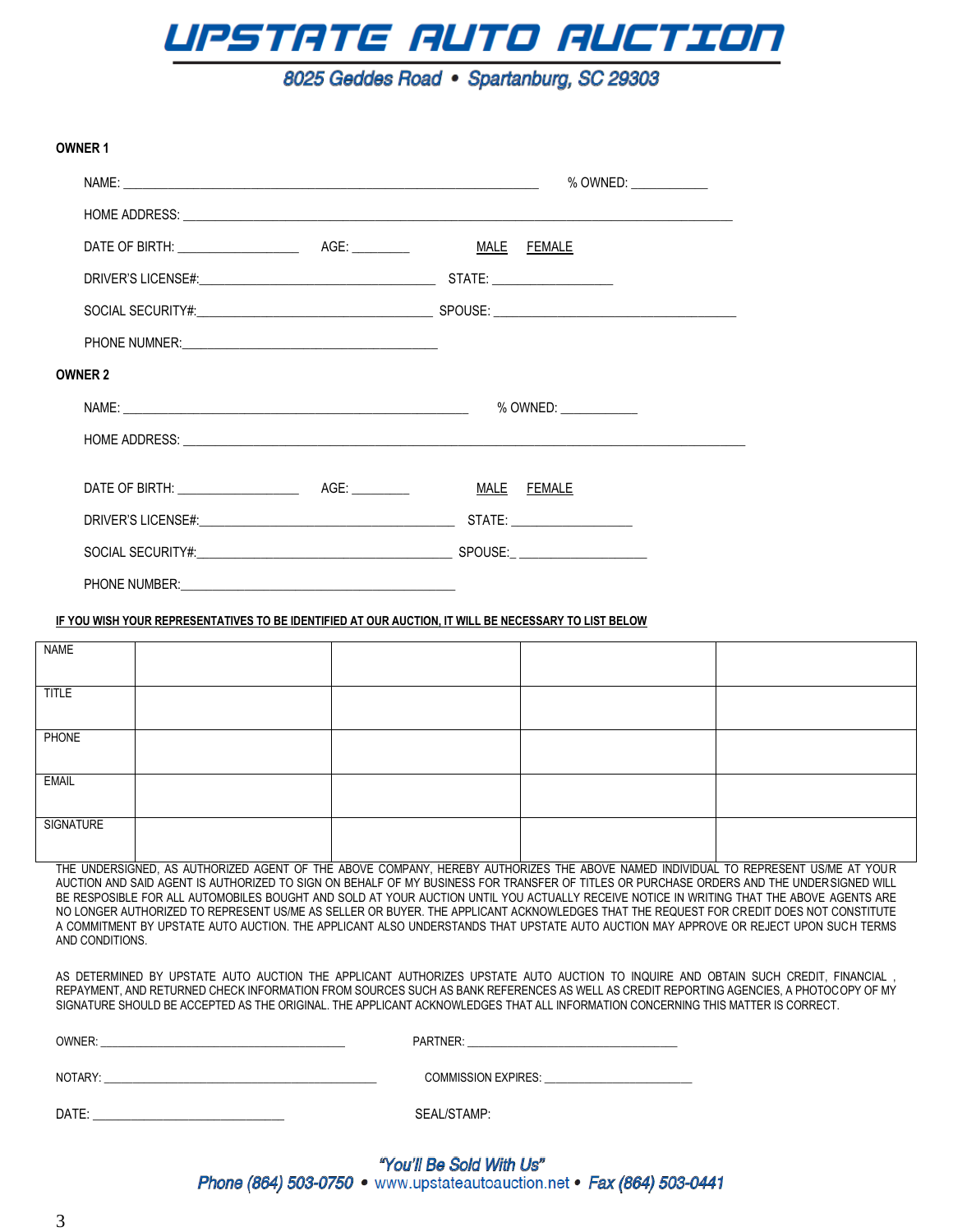## UPSTATE AUTO AUCTION

8025 Geddes Road · Spartanburg, SC 29303

### **TITLE CLERK AUTHORIZATION**

STATE: SOUTH CAROLINA CITY OF: SPARTANBURG

\_\_\_\_\_\_\_\_\_\_\_\_\_\_\_\_\_\_\_\_\_\_\_\_\_\_\_\_\_\_\_(CONSIGNOR) DOES HEREBY AUTHORIZE UPSTATE AUTO AUCTION AND/OR ITS EMPLOYEES TO ACT AS AND/OR AGENT TO SIGN ALL PAPERS AND DOCUMENTS THAT MAY BE NECESSARY PERTAINING TO THE SALE AND SUBSEQUENT TITLE TRANSFER OF THE VEHICLES OWNED BY CONSIGNOR AND CONSIGNED TO UPSTATE AUTO AUCTION. FOR THE SALE INCLUDING WITHOUT LIMITATION ANY TITLE, TRANSFER DOCUMENT, OR REASSIGNMENT AS REQUIRED BY FEDERAL OR STATE LAW.

IN CONSIDERATION OF UPSTATE AUTO AUCTION, AGREEMENT TO EXECUTE SUCH DOCUMENT ON THE CONSIGNOR'S BEHALF FROM TIME TO TIME CONSIGNOR SHALL INDEMNIFY, DEFEND, AND HOLD HARMLESS: UPSTATE AUTO AUCTION'S AFFILIATES, SUBSIDIARIES, OFFICERS, DIRECTOR, EMPLOYEES, SUCCESSORS AND ASSIGN FROM ANY AND ALL LOSSES, DAMAGES LIABILITY, CLAIMS, CAUSES OF ACTION, AND EXPENSES OF WHATEVER KIND AND NATURE, ARISING FROM THE EXECUTION BY UPSTATE AUTO AUCTION, OR IT'S EMPLOYEES OR AGENTS OF ANY CERTIFICATE OF TITLES, ODOMETER STATEMENTS, BILL OF SALES, OTHER DOCUMENTS NECESSARY TO TRANSFER OWNERSHIP OF A CONSIGNED VEHICLE NOT WITH STANDING THE FOREGOING, NOTHING CONTAINED HEREIN SHALL BE CONSTRUCTED TO REQUIRE CONSIGNOR TO INDEMNIFY UPSTATE AUTO AUCTION FROM ANY LOSS RESULTING FROM ANY GROSS NEGLIGENCE OR WILLFUL MISCONDUCT OF UPSTATE AUTO AUCTION , OR ITS EMPLOYEES OR AGENTS.

CONSIGNOR FURTHER AGREES TO GUARANTEE AND SAVE THE AUTHORITIES OF ANY STATE REQUESTED TO PROCESS SUCH TRANSFER OF TITLES, FROM ALL RESPONSIBILITY WITH RESPECT OF THIS TITLE CLERK AUTHORIZATION.

PRINT NAME OF CONSIGNOR (DEALERSHIP)

SIGNATURE: \_\_\_\_\_\_\_\_\_\_\_\_\_\_\_\_\_\_\_\_\_\_\_\_\_\_\_\_\_\_\_\_\_\_\_\_\_\_\_\_ PRINT: \_\_\_\_\_\_\_\_\_\_\_\_\_\_\_\_\_\_\_\_\_\_\_\_\_\_\_\_\_\_\_\_\_\_\_\_\_\_\_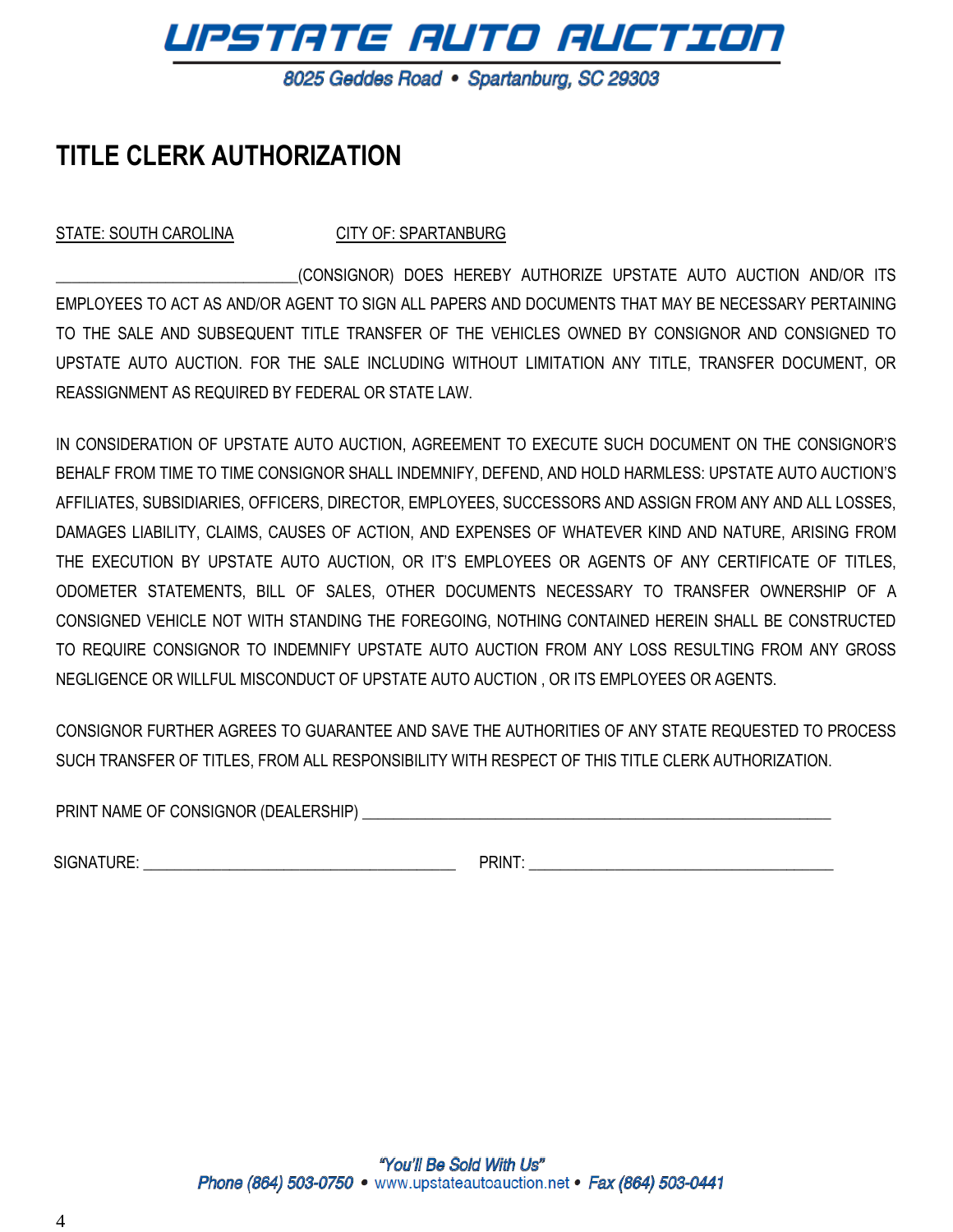

8025 Geddes Road · Spartanburg, SC 29303

#### **BANK REFERENCE LETTER**

| <u> La componenta de la componenta de la componenta de la componenta de la componenta de la componenta de la compo</u> |  |  | (OWNER /AUTHORIZED AGENT)                 | <b>FOR</b> |
|------------------------------------------------------------------------------------------------------------------------|--|--|-------------------------------------------|------------|
|                                                                                                                        |  |  | (COMPANY NAME) HEREBY AUTHORIZE THE ABOVE |            |
| NAMED BANK TO RELEASE SAID INFORMATION BELOW TO UPSTATE AUTO AUCTION.                                                  |  |  |                                           |            |

YOUR BANK HAS BEEN DESIGNATED BY THE ABOVE AS THE PRINCIPAL BANKING REFERENCE. WE ARE A WHOLESALE AUTO AUCTION FOR LICENSED NEW AND USED CAR DEALERS. WE GUARENTEE ALL DEALER CHECKS FOR CARS PUCHASED AT THE AUCTION; THEREFORE WE REQUIRE ALL DEALERS THAT DO BUSINESS AT UPSTATE AUTO AUCTION TO ESTABLISH THEIR FINANCIAL CREDIBILITY. THIS INFORMATION WILL REMAIN CONFIDENTIAL AND ONLY BE USED FOR THE PURPOSES STATED ABOVE.

| DATE ACCOUNT OPENED: ________________________ |                     |           |                       |                                |
|-----------------------------------------------|---------------------|-----------|-----------------------|--------------------------------|
| EVER ISSUED INSUFFICIENT CHECK: YES NO        |                     |           |                       | HOW MANY IN THE LAST 6 MONTHS? |
| AVERAGE BALANCE: LOW                          |                     | MEDIUM    | <b>HIGH</b>           |                                |
| 3 FIGURES 4 FIGURES                           |                     | 5 FIGURES | 6 FIGURES             |                                |
| <b>OVERALL STANDING:</b>                      | <b>SATISFACTORY</b> |           | <b>UNSATISFACTORY</b> |                                |
|                                               |                     |           |                       |                                |
|                                               |                     |           |                       |                                |
|                                               |                     |           |                       |                                |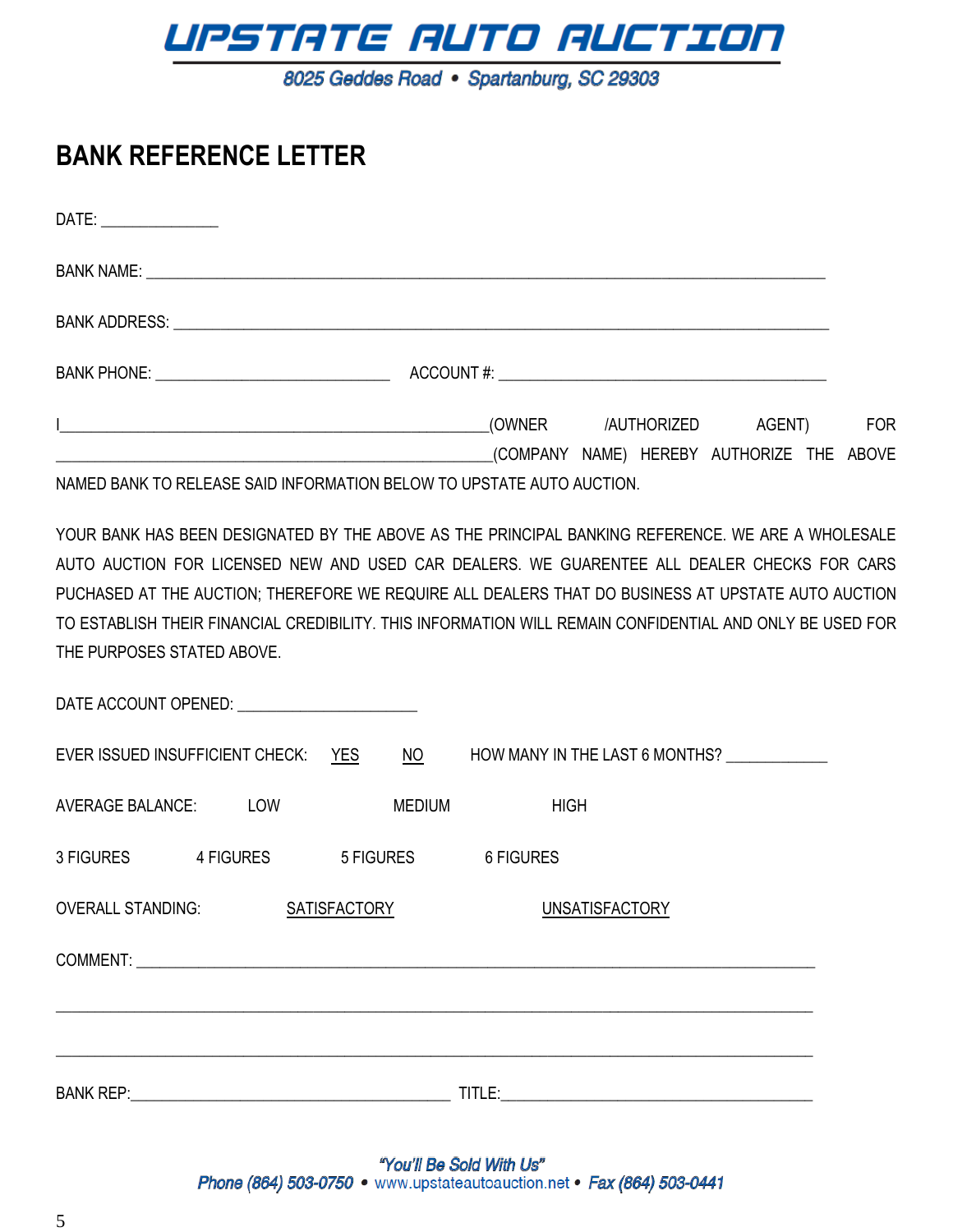# UPSTATE AUTO AUCTION

8025 Geddes Road · Spartanburg, SC 29303

### **LIMITED POWER OF ATTORNEY**

KNOW ALL PERSONS BY THESE PRESENTS that the undersigned,

**(COMPANY NAME)**

does hereby constitute and appoint ("Auction"), any of its authorized employees or agents, or any or all of them, it's true and lawful attorney in fact with full power and authority to act for and on behalf of Company, and in its name, place, and stead for the purpose of endorsing Company's name, as attorney in fact, with specific power to execute, date and otherwise complete certificates of title applications, registrations, odometer disclosure statements and related documentation and other instruments of necessary to convey to purchasers good title of the Collateral.

| IN WHITNESS WHEREOF, |                | has caused this Limited |
|----------------------|----------------|-------------------------|
|                      | (COMPANY NAME) |                         |

Power of Attorney to be duly executed by its authorized officer.

|                           | On this $\_\_\_\_\_$ day of $\_\_\_\_\_\_$ , 20 $\_\_\_\_\_$ .                                                        |       |         |
|---------------------------|-----------------------------------------------------------------------------------------------------------------------|-------|---------|
| Witness:                  | <u> 1989 - Johann Stoff, amerikansk politiker (* 1908)</u>                                                            |       |         |
| Company:                  | <u> 1980 - Johann Harry Harry Harry Harry Harry Harry Harry Harry Harry Harry Harry Harry Harry Harry Harry Harry</u> |       |         |
|                           |                                                                                                                       |       |         |
| STATE OF SOUTH CAROLINA ) |                                                                                                                       |       |         |
| COUNTY OF SPARTANBURG )   |                                                                                                                       |       |         |
|                           |                                                                                                                       |       |         |
|                           |                                                                                                                       |       |         |
|                           | (OWNER'S NAME)                                                                                                        |       | (TITLE) |
| (COMPANY NAME)            |                                                                                                                       |       |         |
|                           | instrument to be the deed of corporation.                                                                             |       |         |
|                           |                                                                                                                       | SEAL: |         |
|                           | My Commission Expires                                                                                                 |       |         |